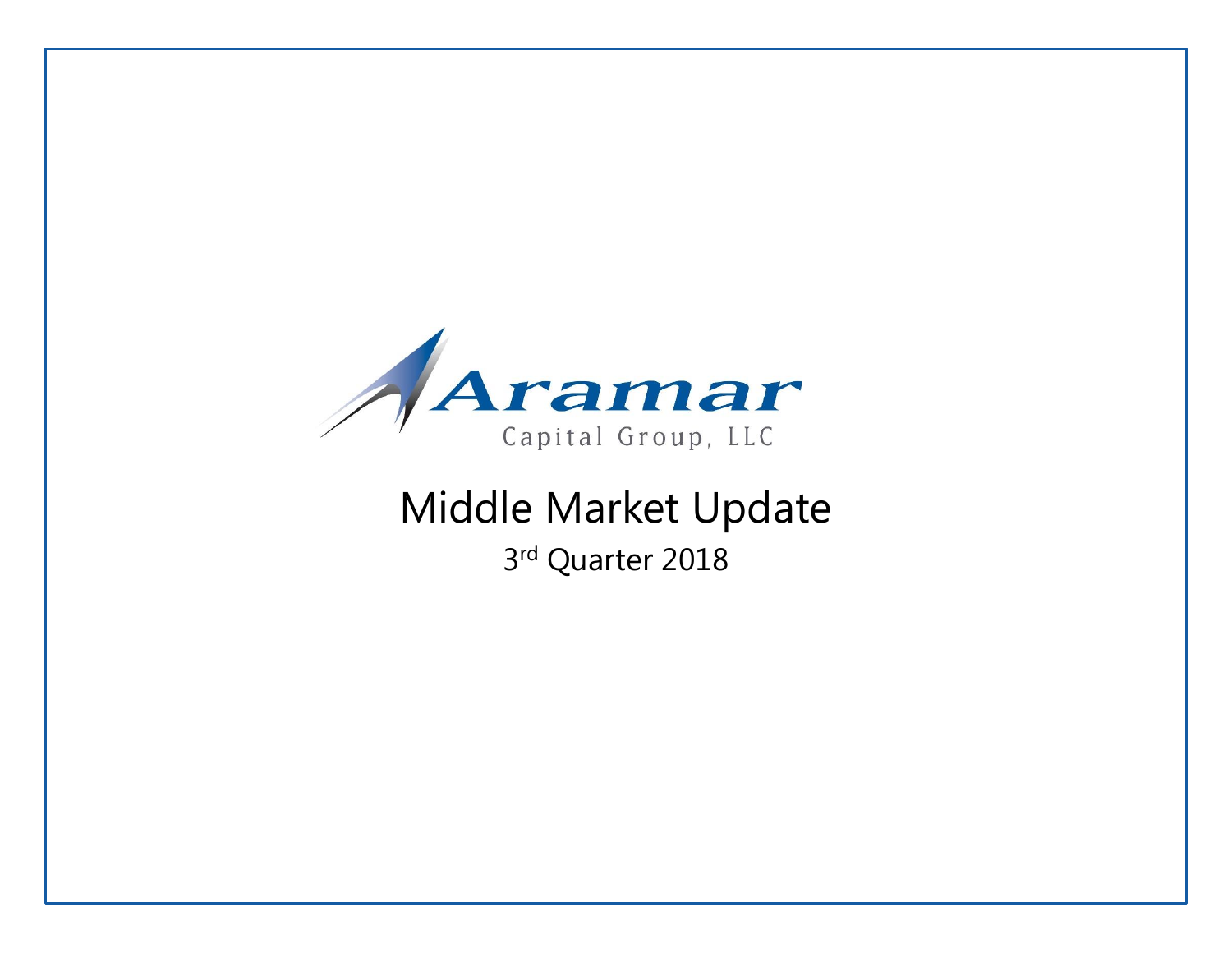#### **Gross Domestic Product**

- The real U.S. GDP increased by an annualized rate of 3.5% in Q3 2018, down from 4.2% in Q2 2018, primarily due to<sup>1</sup>:
	- ― Positive contributions from personal consumption expenditures, private inventory investment, state and local government spending, and nonresidential fixed investment
	- ― The deceleration in real GDP growth in the third quarter reflected a downturn in exports and a deceleration in nonresidential fixed investment

#### **Consumer Income and Savings**

- Current-dollar personal income increased \$180.4B in Q3 2018, as compared with a nearly identical uptick of \$180.7B in Q2 2018<sup>1</sup>
	- ― Increases in rental income, wages and salaries, and nonfarm proprietors' income were offset by a downturn in farm proprietors' income and a slowdown in dividend income
- Real disposable personal income grew by 2.5% in Q3 2018, the same increase as in Q2 2018<sup>1</sup>
- The personal savings rate, expressed as a percentage of disposable income, was 6.4% in Q3 2018, down from 6.8% in Q2 2018<sup>1</sup>

#### **Federal Reserve**

- The Federal Open Market Committee (FOMC) views recent economic activity as positive, as evidenced by the continued strengthening of the labor market and rising economic activity, including gains in household spending and business fixed investment<sup>2</sup>
	- ― During its November 2018 meeting, the FOMC decided to maintain the interest rate at its current level and maintain its plan for another hike later this year
- The committee expects that the near-term economic outlook will remain favorable, fueled by sustained expansion of economic activity, stable inflation, and strong labor markets<sup>2</sup>

#### **Employment**

- The U.S. unemployment rate declined to 3.7% at the end of Q3 2018, as compared with 4.0% at the end of the prior quarter, with the number of unemployed persons at  $6.0$  million<sup>3</sup>
	- ― Job gains mostly occurred in professional and business services, healthcare, transportation, and warehousing
- The average U.S. employee hourly earnings rose by 2.7% from Q3 2017 to Q3 2018<sup>3</sup>
	- ― As the gap between the number of available jobs and unemployed persons continues to narrow, upward pressure on wages has been rising

**Real GDP Growth Since 2012 (annualized)**



*Source: U.S. Bureau of Economic Analysis* 

#### **U.S. Treasury Securities**

The 10-year U.S. Treasury Note yield decreased slightly from 2.95% at the end of Q2 2018 to 2.92% at the end of Q3 2018<sup>4</sup>

|                                        | Q4 2017 | Q1 2018 | Q2 2018  | $Q32018^{4,5}$ |
|----------------------------------------|---------|---------|----------|----------------|
| 5-year Treasury Note                   | 2.10%   | 2.56%   | 2.79%    | 2.81%          |
| 10-year Treasury Note                  | 2.40%   | 2.74%   | 2.95%    | 2.92%          |
| 30-year Treasury Note                  | 2.97%   | 2.97%   | 3.16%    | 3.06%          |
| 10-year Treasury (Inflation Protected) | 0.50%   | 0.69%   | $0.79\%$ | 0.81%          |

#### **Outlook for 2018**

- Leading CEOs surveyed by Business Roundtable projected that the U.S. GDP will grow by 2.8% in 2018, a slight increase of 0.1% from the previous quarter's forecast<sup>6</sup>
	- Due to escalating concerns and uncertainty regarding the Trump Administration's approach to trade, expectations for capital spending and hiring over the next six months decreased slightly despite an overall strong economic outlook
- The U.S. Office of Management and Budget forecasts a budget deficit of \$1,083.0B for the fiscal year ending in September 2019, up sharply from the \$779.0B deficit incurred in fiscal 2018<sup>7</sup>
	- The U.S. federal budget deficit (now at \$6,200 per household) has ballooned in large part due to recent tax cuts and continuing defense and other spending hikes
- Global economic growth is expected to be resilient in 2018 and 2019, as U.S. fiscal, monetary, and trade policies have created a high-pressure economy in the U.S.<sup>8</sup>

rama Capital Group, LL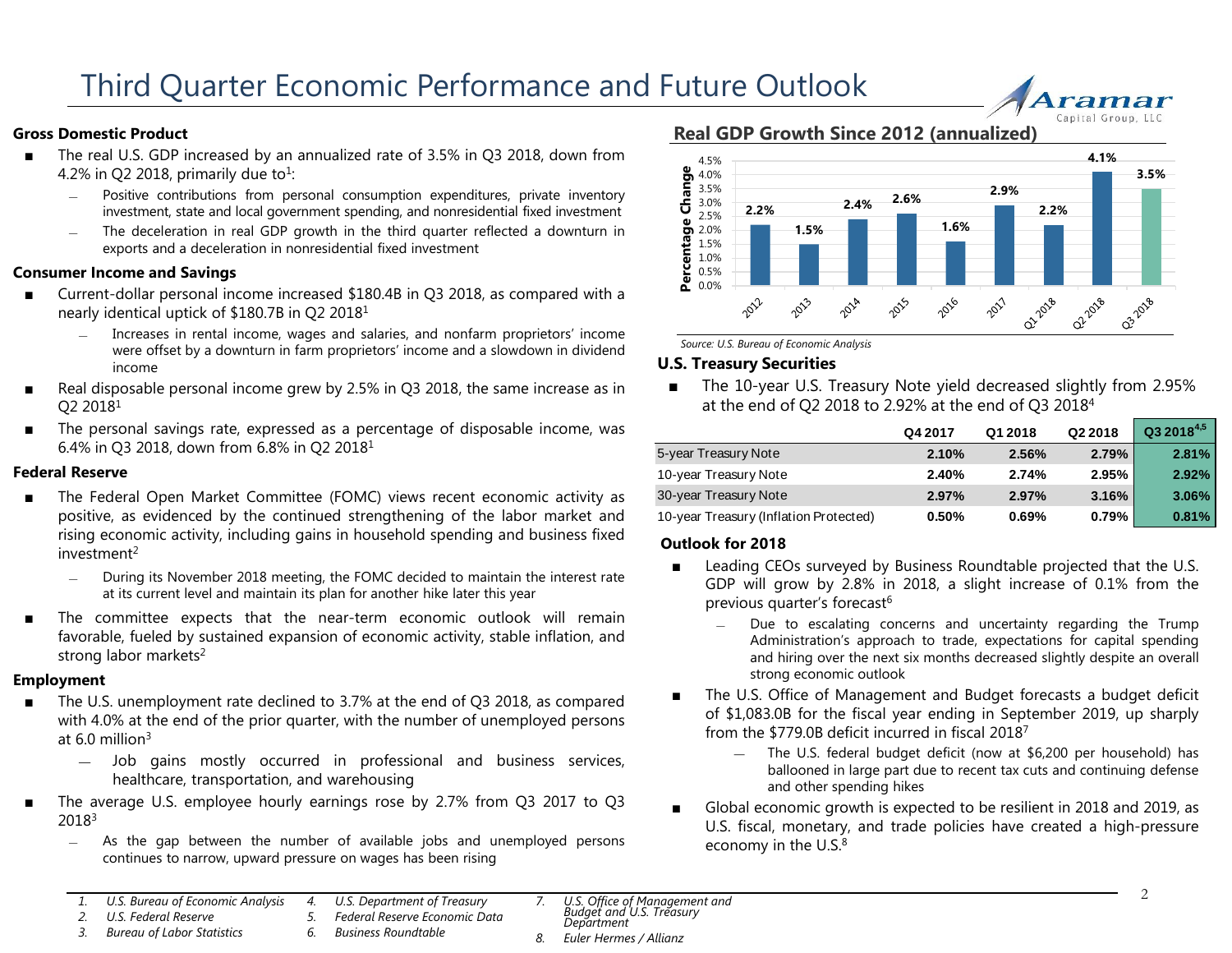### Mergers and Acquisitions and Private Equity

- Global mergers and acquisitions (M&A) activity reached \$2.7T across 13,575 transactions during the initial three quarters of 2018; Q3 deal value reached \$703.2B, the lowest Q3 figure since 2013<sup>1</sup>
	- Q3 saw subdued M&A activity, as growing geopolitical tensions, trade wars, and protectionism dampened spirits and caused corporate organizations to pause on M&A opportunities
	- Macro events are playing a larger part in M&A activity, as companies have continued to transact more closely; the U.S. and China tariffs are leading corporate organizations to consider deals that will receive less scrutiny
- U.S. M&A value reached \$1.1T during the first three quarters of 2018, a 25.7% increase from \$910.4B over the same period in 2017<sup>1</sup>
	- The average deal size increased by 33.9% to \$279.1M, up from \$208.5M, while the deal count decreased by 267 to 4,100
	- Though the U.S. economy remains relatively strong, uncertainty over global trade agreements and tariffs, particularly with China, have caused dealmakers to pursue M&A opportunities less aggressively
- Cross-border M&A trends shifted this year, as inbound M&A fell from Canada and China, key bidder regions in recent years $1$ 
	- Though Canada was still the top acquirer of U.S. companies during the initial three quarters of 2018, inbound M&A was down 52.9% from a peak of \$105.6B during the same 2016 period; activity from China followed a similar pattern, falling 54.7% to \$2.7B during the first nine months of 2018 from \$5.9B during the same period in 2017
- The median M&A EV/EBITDA multiple within North America was 9.2x in Q3 2018, as compared with 10.6x during the same period in 2017<sup>2</sup>
	- ― The decline was due primarily to growing global trade tensions, rising short-term interest rates, and overall uncertainty with regards to future government regulation

#### **U.S. M&A Activity**



*6. American Investment Council*



- *1. Mergermarket*
- *2. PitchBook*
- *3. S&P Global Market Intelligence LCD*

*4. These multiples reflect prices paid for mainly public companies and do not account for smaller private company transactions that tend to change hands at much lower multiples 5. GF Data*



■ LBO leverage is rising, as PE firms' equity contributions were 39.6% of total deal value during the initial three quarters of 2018, the lowest level since 2014, and nearly 13% of LBOs were financed with debt of at least seven times EBITDA, more than double the 2017 level<sup>3</sup>

- U.S. middle-market PE firms completed 2,171 buyouts worth \$311.7B through Q3 2018, as compared with \$233.0B over the same time period in 2017<sup>2</sup>
	- ― The median deal size for year-to-date (YTD) 2018 was \$177.0M, 3.0% below that of full-year 2017
- U.S. middle-market PE firms raised \$88.1B across 99 funds through Q3 2018, up from \$84.3B across 131 funds over the same period in 2017<sup>2</sup>
	- The average U.S. middle-market fund size increased to \$890.2M during the first three quarters of 2018, a 47.3% increase from \$604.2M over the same period in 2017
- **The median PE buyout EV/EBITDA multiple reached 11.9x in O3 2018**<sup>2,4</sup>
	- ― For PE-led transactions between \$10.0M and \$250.0M, the median EV/EBITDA multiple was 7.4x in Q2, up from  $6.9x$  in Q1 $5$
	- Valuations are being buffeted by the large amount of dry powder held by U.S. PE firms (\$417.0B)<sup>6</sup>; competition among U.S. corporations with high cash balances buttressed by increasing repatriation of overseas funds; and the boost provided by add-on and strategic acquisitions to mitigate slowing organic growth, though tariffs and rising interest rates loom as threats
- U.S. PE-backed company exit activity remained busy throughout the initial three quarters of 2018, totaling 752 exits valued at \$280.2B<sup>2</sup>
	- The YTD 2018 median PE-backed IPO value was \$625.2M, 76.4% larger than the median exit value of \$354.4M across all exit types
	- ― Secondary buyouts accounted for 53.8% of middle-market exit volume for YTD 2018, pushing the median exit size to \$274.0M from \$200.0M in 2017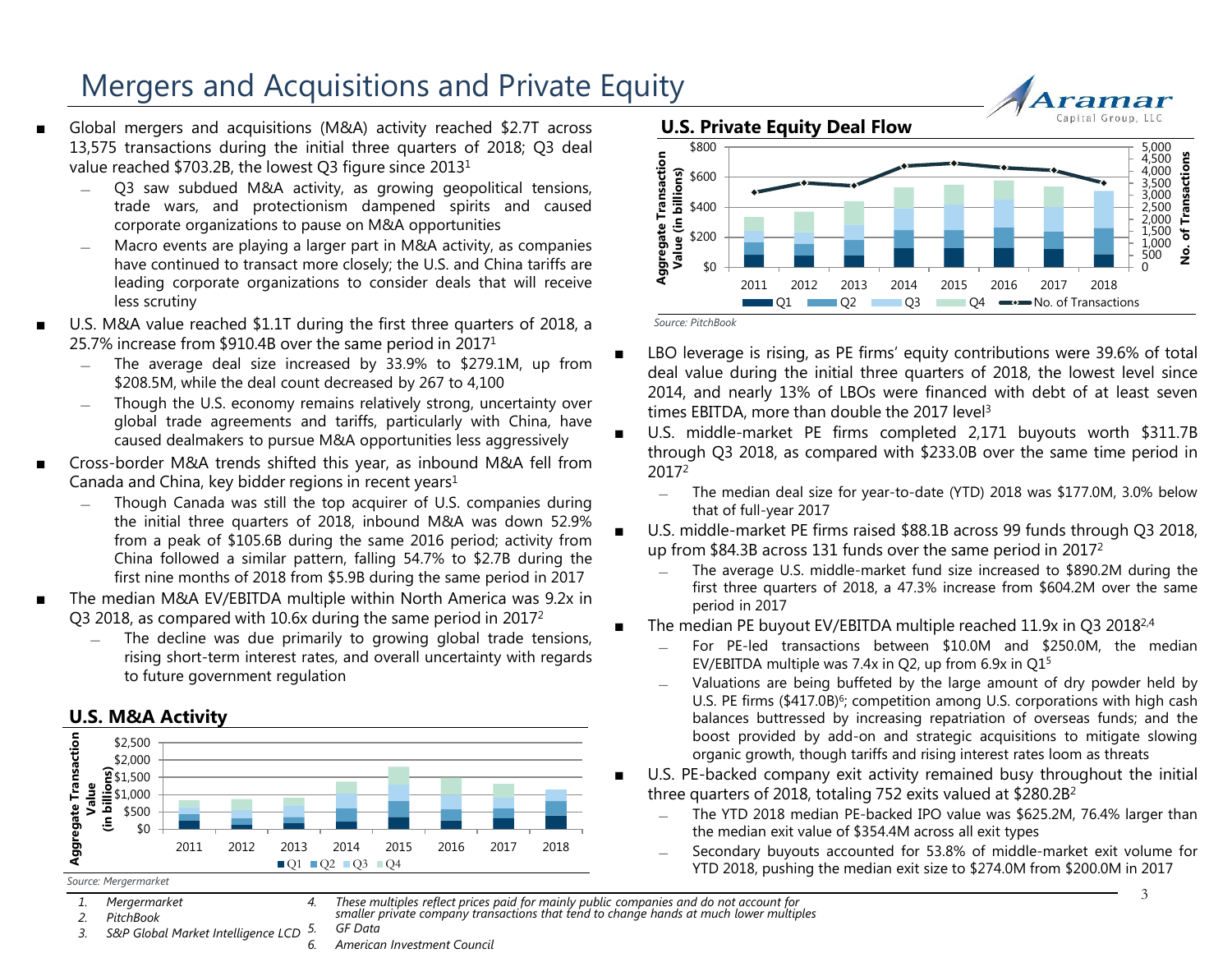#### **Venture Capital Investing**

- In Q3 2018, transactions for U.S. venture capital (VC)-backed companies totaled 1,229 valued at \$27.5B, a decrease in volume of 18.1% but an increase in value of 16.5%, as compared with Q2 2018<sup>1</sup>
	- The inflation of valuation figures can be attributed in part to the trend of increasing fund sizes, with VC investors now viewing large capital reserves as a competitive advantage<sup>2</sup>
	- The average time to exit has climbed steadily over the past decade, settling at 6.4 years in 2018; this is due in part to the rise in capital availability<sup>2</sup>
	- Mega-round investment (capital raise rounds of \$100.0M or more) activity for U.S.based companies saw a record quarter with 55 deals, a 20% increase compared with Q2 2018<sup>1</sup>
- U.S. corporate VC participation has continued to skyrocket, with \$39.3B invested over 1,096 deals from Q1 through Q3 2018, surpassing 2017's total deal value of \$36.3B<sup>2</sup>
	- This historically high investment activity and the larger deal sizes relate in large part to the greater capital availability from corporate tax cuts and capital repatriation, as well as strategic initiatives to fund innovative technologies
- In 2018, global VC investment already has surpassed its annual record set in the prior year, raising \$52.0B across 3,045 deals in Q3 2018; both Asia and the U.S. achieved new annual VC investment highs this quarter, while VC investment in Europe remained about steady<sup>3</sup>
- U.S. VC activity reached approximately \$90.0B in 2017, a 160% increase since 2010, but that was less than half of the jump seen in the rest of the world, which grew by 375% during the same seven-year period to about \$80.0B, meaning the U.S. market share of global VC investments has dropped from roughly 95% to just over 50%<sup>4</sup>
	- ― China gained the most ground, garnering almost one-quarter of global VC investments, with India, Germany, France, Israel, Singapore, Sweden, and Japan collectively accounting for almost another fifth



### **U.S. VC Deal Value per Industry (in millions) – Q3 2018**

#### **PIPE Investing**

- There were 647 U.S. private-investment-in-public-equity (PIPE) deals that closed in Q3 2018, a 51% year-over-year increase in total capital raised compared with the same period in 20175,6
	- Biotech continued to be the most robust deal driver, with more than 130 transactions that generated over \$8.0B; many of the deals involved less than a \$5.0M raise
	- Cannabis companies continue to drive the PIPE market in Canada



**U.S. PIPE Activity**

*Source: Placement Tracker*

#### **Corporate Earnings**

- S&P 500 company earnings for Q3 2018 are on pace to grow 22.5% year-over-year, which would mark the third highest increase since Q3 2010<sup>7</sup>
	- ― Earnings growth can be largely attributed to recent tax cuts, a strong U.S. economy, and less overall regulation<sup>8</sup>
	- The energy sector experienced the biggest increase in earnings growth between Q3 2017 and Q3 2018 at 95.3%, mostly attributed to higher (though now declining) oil prices

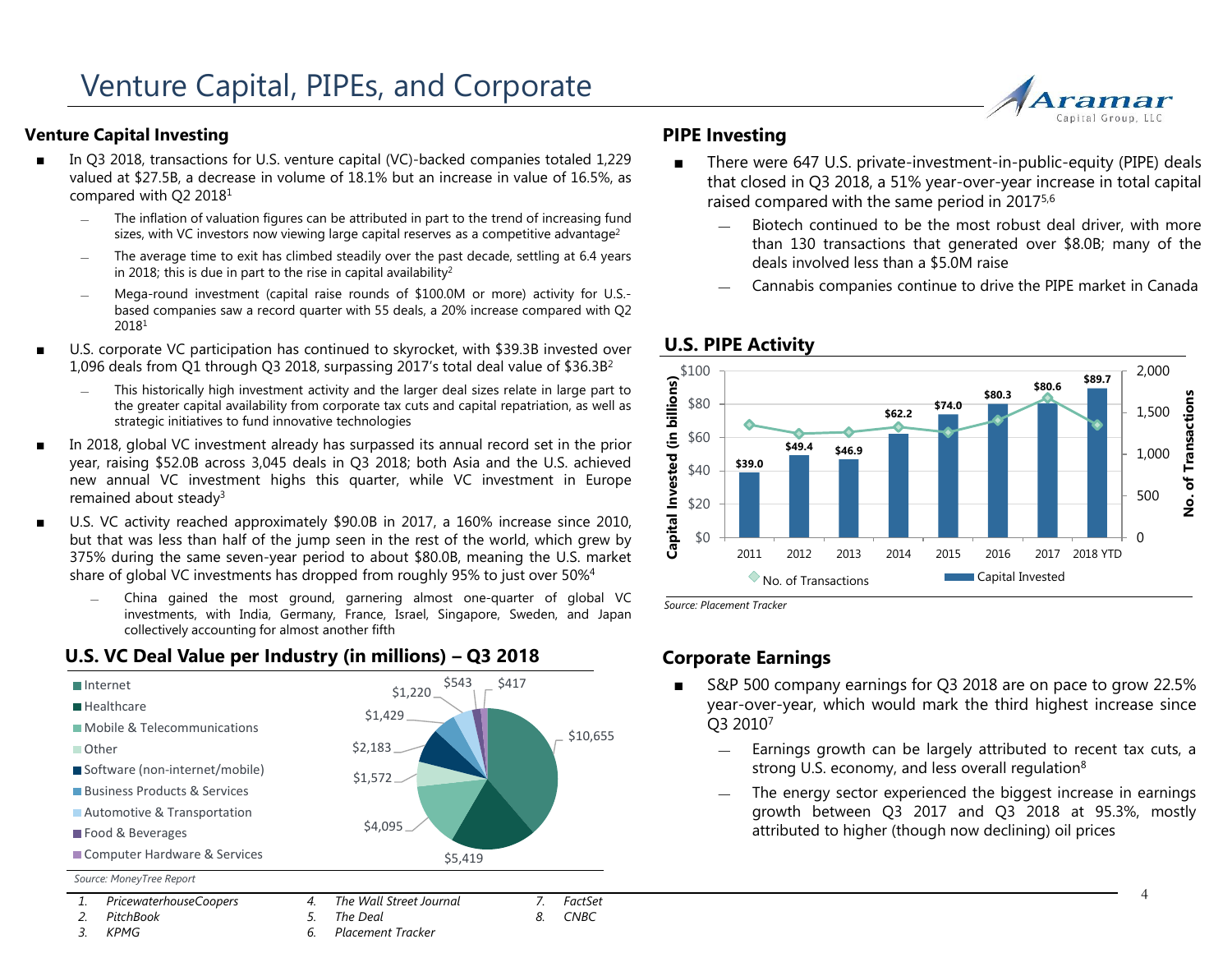#### **Debt Capital**

- The Barclays U.S. Aggregate Bond Index recorded a 0.02% gain during Q3 2018, an increase from the 0.16% loss in Q2 2018<sup>1</sup>
	- The Fed's hawkish view on the economy has persisted, as it has started selling down the bonds on its balance sheet while also raising interest rates
- The Barclays Investment Grade U.S. Corporate Bond Index generated a gain of 0.97% in Q3 2018, following a 0.98% loss in Q2 2018<sup>1</sup>
	- Despite increased volatility across the global markets in 2018, the economic climate still supports U.S. corporate bonds; the demand for new issues remained strong with most deals 3.0 to 3.5 times oversubscribed
	- As in Q2, the new supply of 20- to 30-year bonds rose amid a flatter yield curve and was met by renewed investor interest, particularly from investors based in Asia
	- Leverage for companies pursuing acquisitions rose from 2.4x to 4.0x, on average, between 2015 and Q3 2018
- Total U.S. bond issuances were \$1,803.0B in Q3 2018, a 6.4% falloff from the Q2 2018 level of \$1,927.1B, but a 2.2% year-over-year uptick from the Q3 2017 level of \$1,763.5B 2
	- ― U.S. bond issuances across all of the different debt markets decreased from Q2 to Q3 2018
	- The largest contributing factor to this decrease was the shrinking of asset-backed securities and corporate debt bond issuances, whose volume dropped 31.2% and 22.2%, respectively, to a total of \$80.3B and \$322.3B, respectively<sup>2</sup>
	- The spreads for institutional first-lien credits widened in Q3 across both large corporate and middle-market borrowers, as the pace of refinancing activity slowed and was replaced by new-money transactions; large corporate spreads increased 60 bps to 387 bps, while the average spreads for the middle market widened 37 bps to 504 bps<sup>3</sup>



#### **Issuances in the U.S. Bond Market (\$ billions)**

#### **Middle-Market Lending**

- Total U.S. middle-market lending in Q3 2018 was \$35.6B, down 13.1% compared with Q3 2017 and off 35.6% from the prior quarter's issuance level of  $$55.3B^3$ 
	- ― Lenders indicated that political uncertainty, particularly concerning the impact of midterm elections and an intensifying trade war, continued to complicate the underwriting process further<sup>4</sup>

ramar Capital Group, LL

- ― The new issuances were mostly within the larger segment of the middle market (\$100.0M to \$500.0M), accounting for 81.4% of the total Q3 2018 volume
- The average new-issue yield for Q3 2018 was 7.15%, 35 bps lower than it was in Q2 2018
- ― There has been \$16.7B of institutional loan default debt YTD, as compared with \$16.4B in 2017 over the same period
	- o The trailing 12-month default rate was 2.2%, with no institutional leveraged loan default activity for a second straight month
- Lending activity declined in Q3, with U.S. leveraged loan YTD volume at \$930.3B, as compared with last year's YTD record issuance of \$1,062.5B over the same period<sup>3</sup>
	- ― The technology sector continued to lead the way for new issuance volume, comprising \$132.4B or 14.2% of the total YTD volume

#### **IPO Market**

- The U.S. IPO market saw 47 IPOs in Q3 2018 raising \$11.9B, increases of 74.1% and 240.0%, respectively, as compared with Q3 2017<sup>5</sup>
	- Momentum has been driven by post-IPO price performance, which keeps investors engaged and draws more issuers to the market
	- 83% of U.S.-listed IPOs in the first three quarters of 2018 were for companies that were unprofitable during the LTM period prior to their debut, the highest proportion on record; the stocks of these money-losing companies were up 36% on average from their IPO prices as of near the end of Q3<sup>6</sup>
	- ― Healthcare and technology continued to dominate the IPO market, with 17 IPOs raising \$3.1B and 13 IPOs raising \$3.3B, respectively, in Q3 2018

### **Debt Multiples of Middle-Market LBO Loans**



*3. Thomson Reuters LPC*

*6. Jay Ritter, University of Florida*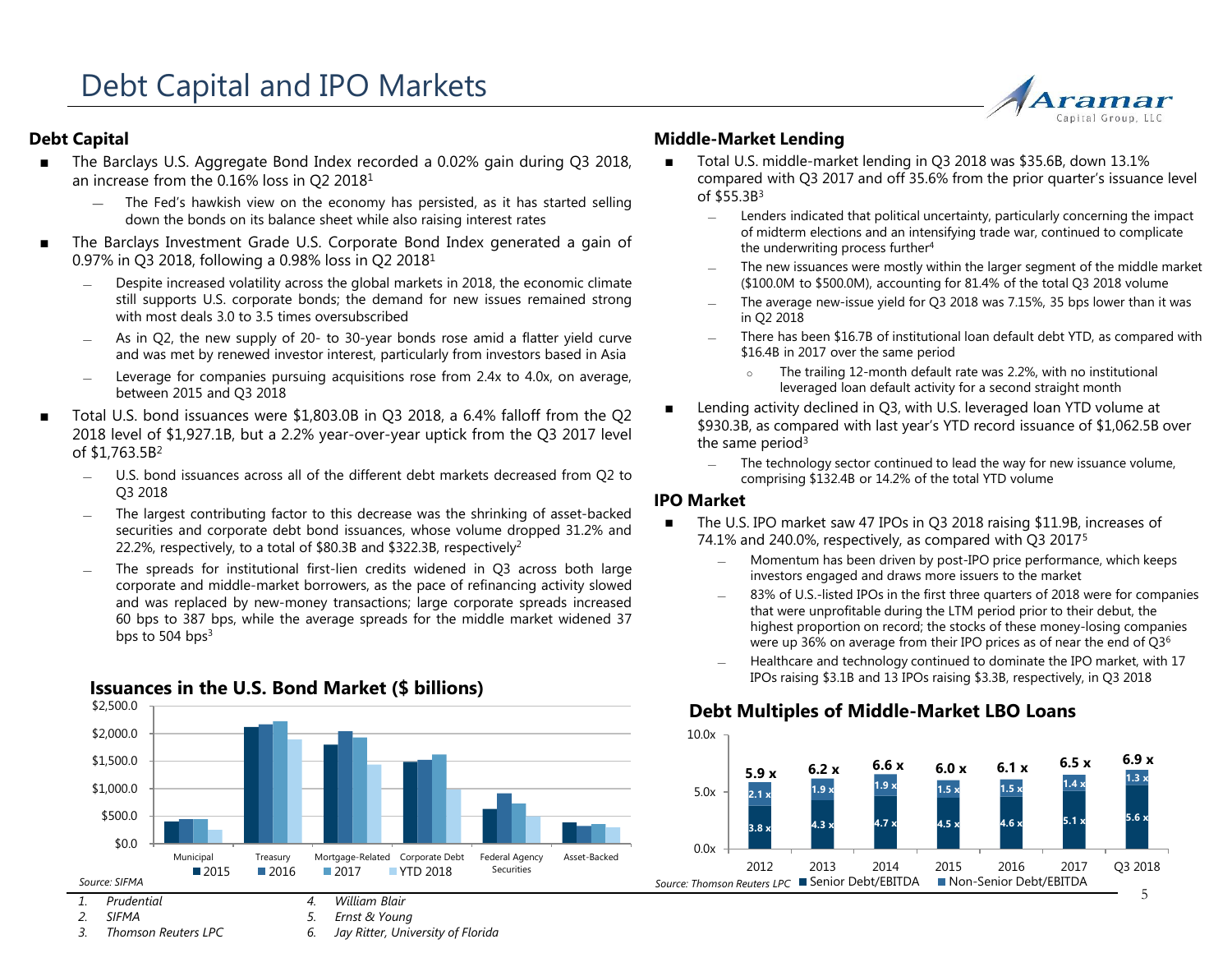# Special Purpose Acquisition Company (SPACs) Special Purpose Acquisition Company (SPACs)



Special-purpose acquisition vehicles (SPACs) are investment vehicles that raise capital from investors via an IPO to use at a later date in an acquisition of a target that is still undetermined as of the listing. Investors in SPACs are essentially backing sponsors with the belief that they'll be able to effectively deploy the capital in an attractive asset that will provide a good return.

SPACs have seen a marked uptick in activity over the past three years, driven by a number of factors, including choppy IPO markets, greater acceptance among the small and mid-sized companies that typically make up the universe of SPAC targets, and, perhaps most significantly, increasing interest in the structure by financial sponsors and management teams with experience in private equity.

Proceeds from a SPAC listing are typically set aside in an escrow account until a target has been identified, at which time investors have the ability to either approve the transaction or receive their money back. Promoters typically have between 18 and 24 months to identify a suitable investment.

Earlier generations of SPACs had a mixed reputation, the result of deals that didn't play out as originally planned. This is beginning to change, however, with a new generation of SPACs backed by experienced management teams and sponsors with successful track records and long histories of strong performance for investors.

#### **Legitimacy and an increasing force in the market**

SPACs have seen multiple boom-and-bust cycles since their advent in the 1980s. In 2007, 69 deals raised \$12.3 billion; activity once again peaked in 2017, with 76 deals raising \$14.8 billion. Not only are SPACs raising more capital than ever, but the proportion of the overall IPO market they represent is at a record high, as low interest rates and high valuations have pushed investors further afield in search of attractive returns. In the U.S., SPAC listings accounted for 19% of the total IPO market by value last year, up from just 12% in 2007.

*SPACs and other blank-check companies saw a record year in 2017*



#### **Why raise a SPAC?**

As a structure that bridges the gap between public and private equity, SPACs fill a small but important niche in the market. Indeed, the resurgence in issuance is reflective of a number of benefits the structure has for sponsors, the companies they acquire, and investors.

*For Sponsors:*

- **SPACs allow sponsors to go beyond their traditional LP base** The exchange-listed nature of SPACs and their increased liquidity make them attractive to a range of investors above and beyond PE firms' typical investor base of pensions, foundations, and endowments.
- **SPACs allow for greater flexibility and creativity in structuring than a traditional IPO** — They can give sponsors more tools to close deals than other structures. Some recent SPAC acquisitions have seen sponsors assign portions of their shares to other stakeholders in order to facilitate a transaction, for example.
- **SPACs can increase a firm's investible universe** SPACs can attract management teams outside of a firm's particular purview or allow them to invest in deals that might fall outside of traditional LP agreements.

*For Companies:*

- **SPACs can enable cost savings relative to traditional IPOs** SPACs allow companies to achieve cost and time savings vs. a traditional IPO, which can involve multiple underwriters and months of road shows.
- **A reverse merger with a SPAC allows for greater certainty in terms and conditions** — Companies are able to negotiate the terms of a sale with greater confidence in their ultimate valuation vs. a standard IPO, which subjects companies to the vagaries of the market on any given day. Companies are able to avoid much of the under-pricing and first-day volatility that are inherent in a typical listing process, and enter the public markets with a shareholder base that is oriented toward the long term.
- **SPACs can represent a streamlined regulatory approval process relative to trade buyers** — Because they don't have existing operations, SPACs encounter fewer bureaucratic hurdles.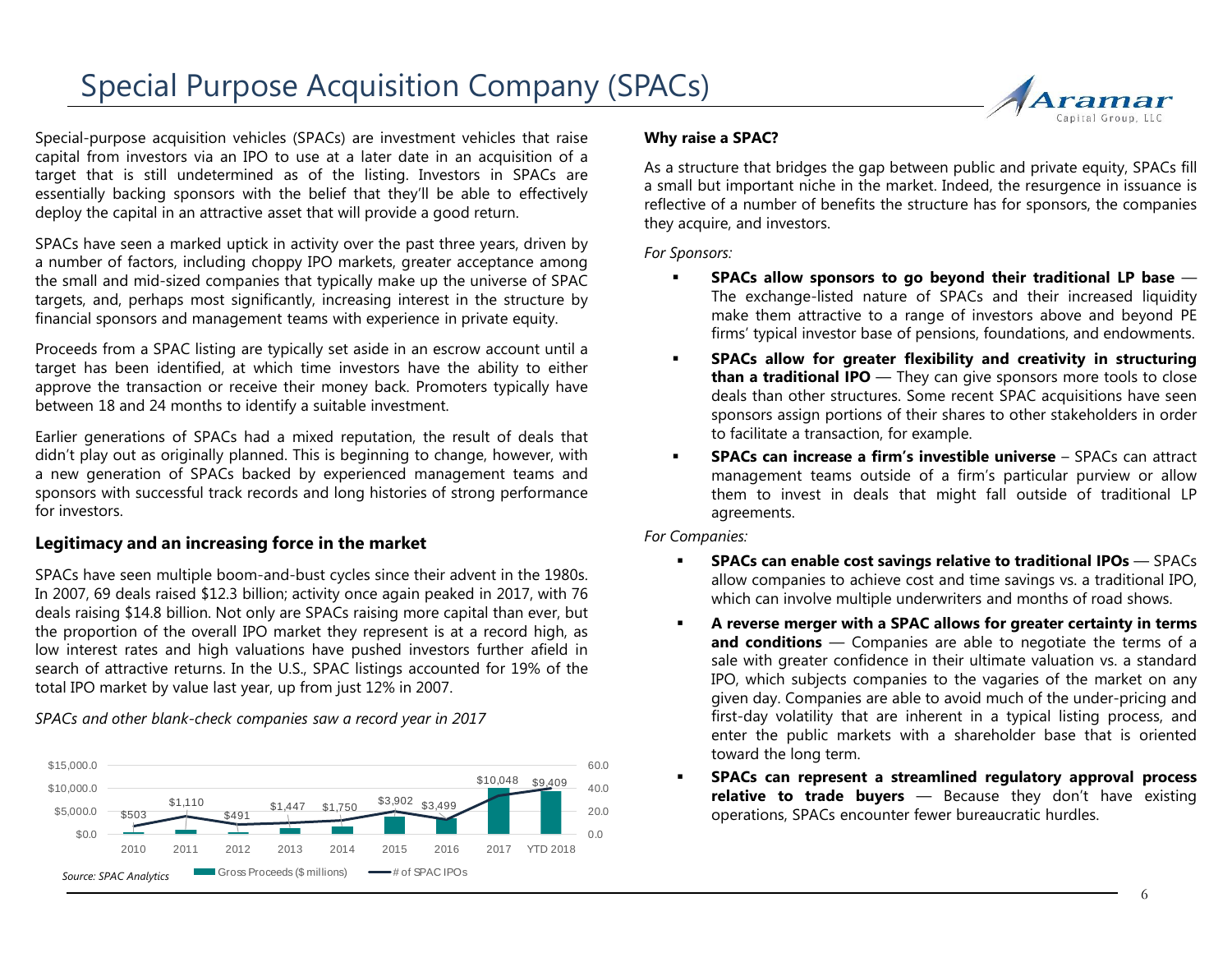Special Purpose Acquisition Company (SPACs)

*For Investors:*

- **SPACs allow investors to participate in types of deals that might be otherwise off limits** — Sometimes called the "poor man's PE," SPACs can offer access to PE-like opportunities for public market investors. PE's nascent push into retail notwithstanding, SPACs are one of the few opportunities available for many to invest in the private markets. Of course, they also come with increased risks — while a traditional commingled fund might have 10 to 20 or more investments in its portfolio, a SPAC typically has just one.
- **They have increased liquidity relative to commingled PE funds** Although trading volume in SPAC shares is typically thin, they're exchange-tradeable and relatively liquid compared with PE funds, which can lock up capital for the better part of a decade.
- **The structure and economics of SPACs favor an alignment of interests** — Because SPACs don't charge an annual management fee, but instead normally allocate 20% of the company's shares to its sponsors, incentives for sponsors to perform are high. They also provide investors with a built-in put option — allowing them to participate in the upside for attractive deals and to receive their cash back for unattractive deals.

However, their compressed time frames often necessitate an accelerated public market readiness process. Since SPACs typically have only 18 to 24 months in order to identify a target and execute an acquisition (though this can sometimes be extended a few months to allow deals in process to close), one of the common criticisms against their use is that they can push managers into rushed deals. Complicating matters is the fact that SPAC targets are often not currently reporting entities.

#### **More on the way?**

Particularly in light of recent market volatility, it's reasonable to wonder whether SPAC formation will continue its upward trajectory, or whether future market disruptions, regulatory developments, or investor disfavor might once again curtail their attractiveness.

There are a number of tailwinds that suggest that SPACs might become more prevalent in the coming years — both the increasing sophistication of public market investors and the strong demand for PE-style investments represent powerful secular trends.

Indeed, some SPACs have seen such strong demand that they're moving away from the traditional 1:1 ratio for warrant offerings, instead offering investors warrants exercisable for a half-share or third-share. U.S. tax reform, which limits the deductibility of interest payments, could spur increased demand for equity capital, and other regulatory changes, such as the NYSE's recent changes to its listing requirements to make itself more amenable to SPAC offerings, could represent additional enablers of growth.

#### *About EY and the authors:*

EY is a global leader in assurance, tax, transaction, and advisory services with over 260,000 employees in over 700 offices in approximately 150 countries. EY's Global Private Equity Sector helps private equity firms, their portfolio companies, and investment funds face complex challenges.

**Karim Anani** is an EY partner and a member of Ernst & Young LLP's Financial Accounting Advisory Services practice, where he provides accounting advisory services to multinational clients and end-to-end services to SPACs in the consumer products, technology, oil and gas, and media and entertainment sectors.

**Alex Zuluaga** is an EY partner and a member of Ernst & Young LLP's Financial Accounting Advisory Services practice, where he offers technical assistance to help large, complex organizations understand the scope and implications of changing accounting standards, policies, and practices and helps SPACs with their comprehensive needs.